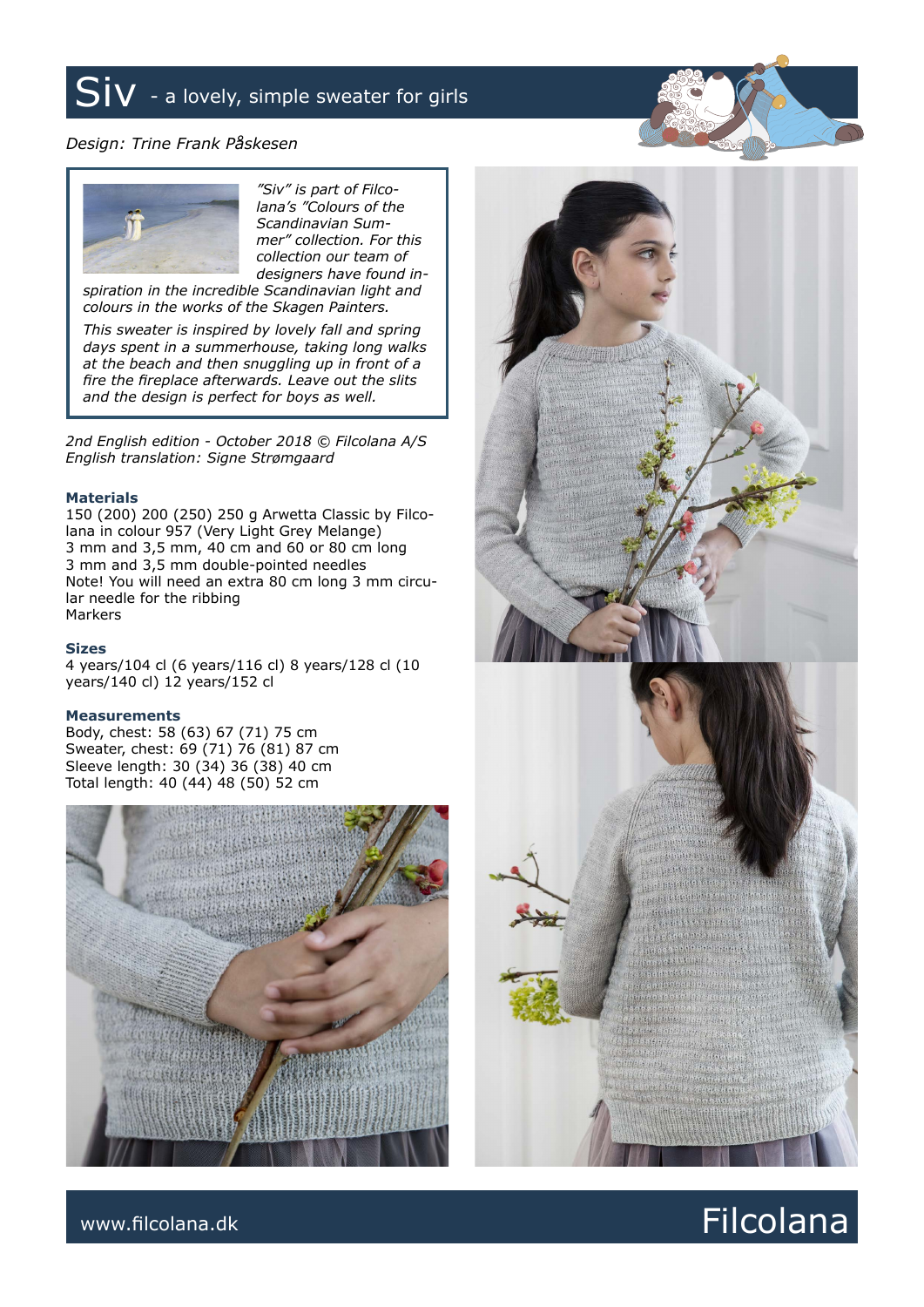#### **Gauge**

29 sts and 40 rows in pattern on  $3,5$  mm needles = 10 x 10 cm.

#### **Special abbreviations and techniques**

skp: slip 1 stitch, knit the next stitch, pass the slipped stitch over the knitted one.

m: marker

pm: place marker

tbl: through the back loop

M1R: (right leaning increase)

On RS: (before marker) from the back, lift the horizontal strand between stitches with the left needle and knit it.

On WS: (after marker) from the back, lift the horizontal strand between stitches with the left needle and purl it through the back loop.

M1L: (left leaning increase)

On RS: (after marker) from the front, lift the horizontal strand between stitches with the left needle and knit it through the front loop.

On WS: (before marker) from the front, lift the horizontal strand between stitches with the left needle and purl it.

Short rows - GSR (German short rows): Work to where the turn needs to be, turn, then slip the first stitch purl-wise with the yarn held in front. Bring the working yarn up and over the needle and down on the other side, pulling hard enough on the yarn to make the stitch on the needle look like a double stitch (the 2 legs of the stitch are visible). Continue row as pattern describes.

When working across the stitch that looks like a double stitch, work them as 1 stitch, either knitting or purling the 2 legs together, as the pattern describes. It can be helpful to mark the turning stitch, so you do not miss it or accidentally count it as 2 sts.





#### **Directions for knitting**

The sweater is worked in the round from the top down. The yoke is worked with raglan increases. The neck edge is worked in ribbing, which is turned double. The sweater is worked in a rib pattern on the front and back and in stockinette stitch on the sleeves. Short rows are worked at the back of the neck to shape the neck edge. You have the option to shoose between a high or a folded over rib edge at the neck.

#### **Body**

Cast on 118 (118) 120 (132) 132 sts on a 3 mm circular needle. Join in the round and place a marker for the beginning of the round. Work 5 cm of k1, p1 ribbing (if you do not want a folded over neck edge, only work 2,5 cm).

Change to a 3,5 mm circular needle and place the following markers: Knit 19 (19) 21 (23) 25 sts (back 1), pm, k5 (raglan sts), pm, knit 10 (10) 9 (9) 7 sts (left sleeve), pm, k5 (raglan sts), pm, knit 19 (19) 20  $(23)$  24 sts (front 1), pm  $(m1)$ , k1 (centre front st), pm (m2), knit 19 (19) 20 (23) 24 sts, pm, k5 (raglan sts), pm, knit 10 (10) 9 (9) 7 sts (right sleeve), pm, k5 (raglan sts), pm, knit 20 (20) 20 (24) 24 sts (back 2), pm (beginning of round).

Now work raglan increases every other round (the 5 raglan sts are worked in pattern from Chart A) and short rows to shape the neck edge as follows: Knit and work raglan increases (as described at the beginning of the pattern) to 15 sts before m1, turn (using the GSR technique described at the beginning of the pattern) purl to beginning of round marker. Continue to purl while working raglan increases (M1L before marker and M1R after marker) to 15 sts before m2, turn, knit to beginning of round marker. Knit and work raglan increases to 12 sts before m1,